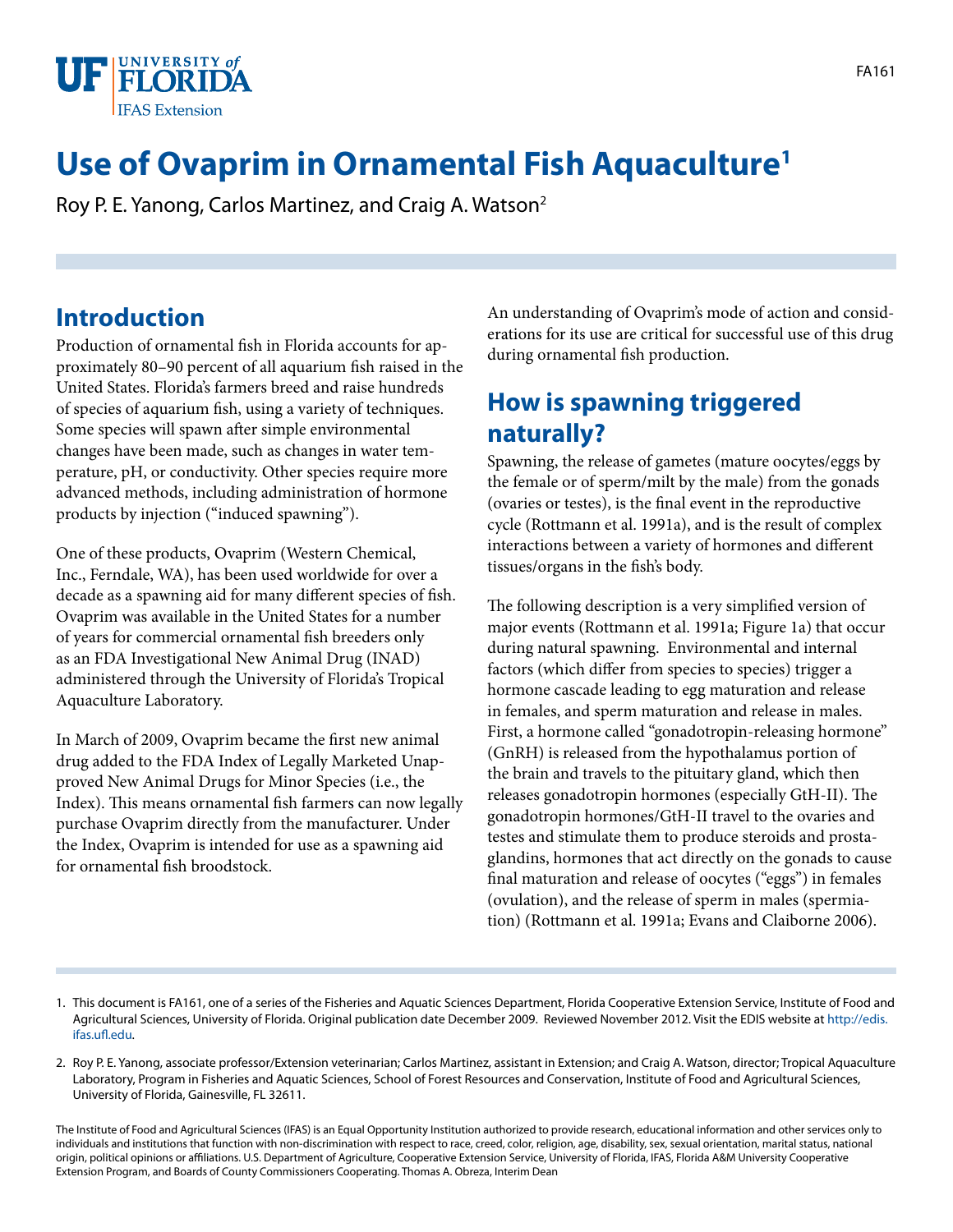#### **What is "The Index?"**

..

The Minor Use Minor Species Animal Health Act of 2004 provides additional means by which veterinary drugs can be made legally available for diseases that would not otherwise be economically viable for manufacturers. One of these methods, development of the "Legally Marketed Unapproved New Animal Drug Index for Minor Species," better known as "The Index," uses a new, innovative process to legalize drugs for use in non-food minor species of animals (any species that is not one of the major species: cattle, horses, swine, chickens, turkeys, dogs, and cats). Minor species include all fish, reptiles, amphibians, and most exotic pets, zoo animals, and wildlife, in addition to some other cultured food animals (e.g., sheep, goats, bees).

In order for a drug to be added to the FDA's Index, the drug company's representative (the "requestor") must follow a series of steps. First, a request must be made to FDA-CVM to determine if the drug is eligible for addition to the Index. Next, a qualified expert panel, comprised of a minimum of three persons with the training and experience to evaluate the drug, must be selected by the sponsor and accepted by FDA. Once accepted, the panel must thoroughly review all relevant documents and all other information (including experience with the drug) with regard to drug effectiveness and safety, ultimately producing a summary report with their findings and recommendations. After this has been submitted by the requestor to FDA, the FDA will review the report. If the panel's findings are in favor of addition of the drug to the Index, and FDA is in agreement, the drug will become a legally marketed, unapproved drug.

In some species of fish, a compound called dopamine naturally blocks this hormone cascade and inhibits egg and sperm production under certain conditions, for example, exposure to major stressors.

#### **What is Ovaprim?**

Ovaprim is a two-part drug consisting of 1) a shorter, synthetic version of GnRH and 2) domperidone. Ovaprim is marketed ready to inject in a liquid form.

In the ornamental fish industry, Ovaprim is used as a spawning aid to induce ovulation (release of mature oocytes/eggs) and spermiation (release of milt/sperm) in mature, properly conditioned brood-fish. Ovaprim is especially useful for species for which natural spawning in captivity is difficult to induce.

NOTE: Use of Ovaprim does not guarantee successful fertilization, development, and hatch of fry. Overall good husbandry and hatchery management, including good genetics, proper nutrition, environment (including water quality), substrates, social structure, and other factors will affect egg and milt quality, egg hatch, and fry survival.

#### **How does Ovaprim work?**

For some ornamental species, determining which natural environmental cues will lead to ovulation and spermiation has been difficult. Ovaprim's synthetic GnRH closely resembles that of naturally occurring GnRHs and, in many species, is actually more potent (Figure 1b). When injected into the body cavity (coelom or abdomen) or muscle of receptive, mature, conditioned fish, the synthetic GnRH travels from the injection site through the blood to activation sites in the pituitary gland. Ovaprim initiates the reproductive cascade and eliminates the need for a natural trigger. Domperidone, the other active component of Ovaprim, helps block the inhibitory effects of dopamine. Domperidone, therefore, is very important for induced spawning of species for which the reproductive cascade would be stopped because of stressors that lead to dopamine release, because dopamine will block GnRH activity.



Figure 1. Natural (1a) and Ovaprim-induced (1b) reproductive cascade in fish (adapted from Rottmann et al. (1991a)).

### **What do I need to know before I use it?**

Ovaprim is intended for use as a spawning aid in reproductively mature, conditioned fish. The aquaculturist should know optimal water quality for both conditioning and spawning, including temperature; the approximate size and/or age of maturity in both males and females for a given species; appearance of mature, conditioned males and females; and methods for assessing gonadal development (for both ovaries and testes). Conditioning diet, although difficult to optimize for some species due to uncertainties, should be as complete and abundant as possible.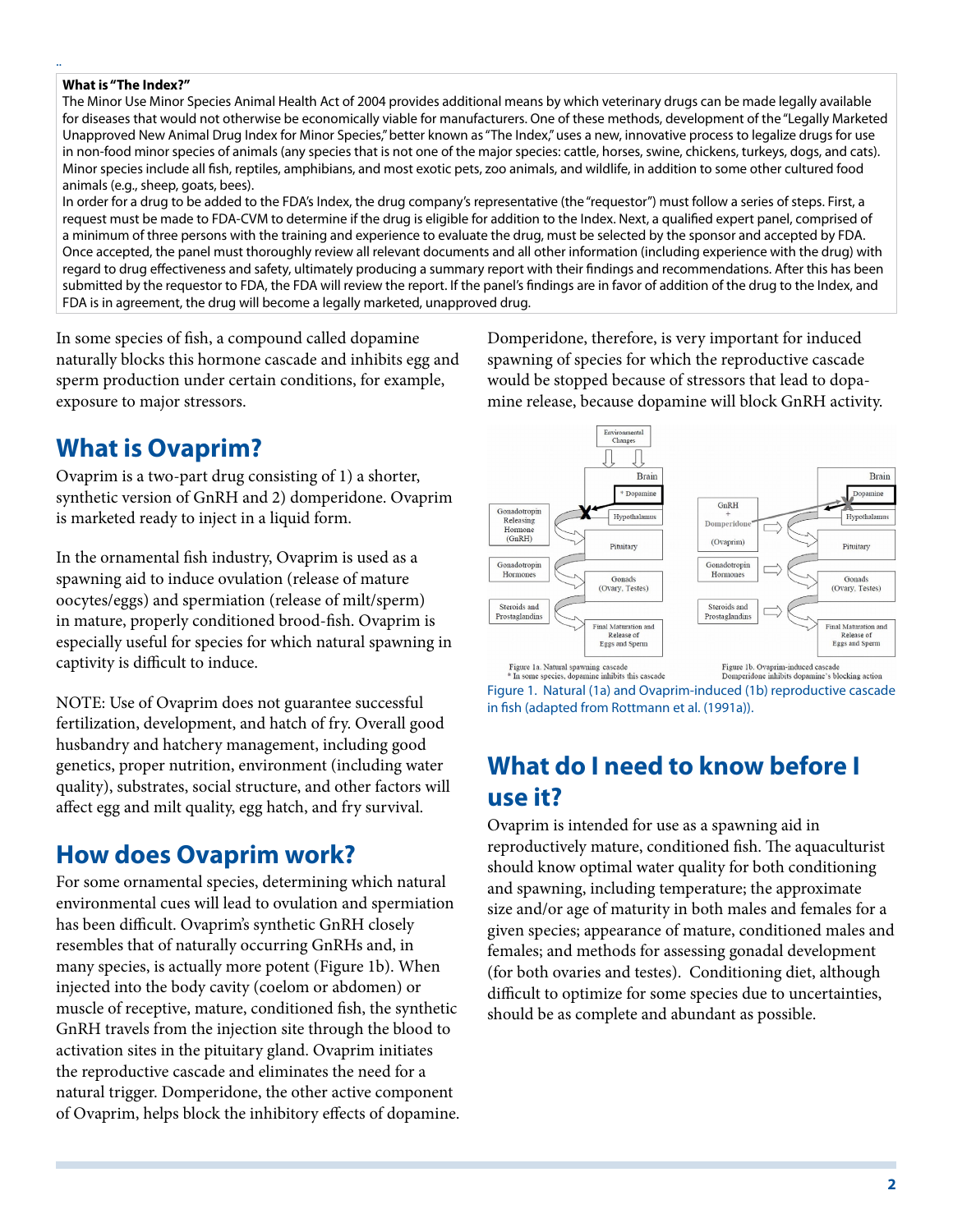# **How do I check my fish for maturity?**

For many fish species, sex determination is based on the differences in coloration or body shape. In species where males and females look similar, one crude method that is often useful to determine sex of the fish is based on the larger volume of the eggs in conditioned females vs. sperm in males. Females may become more robust around the coelomic cavity (from enlarged ovaries due to egg yolk accumulation in late stages). In some cases, more robust fish may in fact be fat males. Consequently, careful collection and examination of eggs from the ovary (or sperm from the testes) is highly recommended for a more accurate assessment.

Catheterization and surgical biopsy are two different accurate methods that can be used to determine sex of the fish and maturity of the eggs (or sperm). For catheterization, a small-bore rubber tube (i.e., catheter) is placed into the genital pore/vent/opening and is rotated gently through the oviduct into the ovary. Once the tube is properly inserted, a sample of eggs may be extracted by gentle suction or by removing the catheter while blocking the open end. The eggs can then be "staged" (their developmental status determined) using a microscope (Rottmann et al. 1991c). For some species of fish, a more complicated, surgical approach via incision into the body cavity is necessary; however, this should be performed only by a qualified individual. Eggs that are in a late stage of development are uniform in size and large (yolk-filled). They have a germinal vesicle (nucleus) that has migrated away from the center of the egg (Rottmann et al. 1991c). Mature, conditioned males will often release milt during handling or after gentle pressure is applied to their coelomic cavity.

Ovaprim should only be used once broodstock are determined to be properly conditioned and sexually mature with late stage gonads.

# **What supplies do I need to use Ovaprim?**

- Tank(s) with aerated water for sedation
- Tank(s) with aerated water for recovery
- Sedative
- Syringes with permanently attached needles or with luer lock tips and separate needles (22–28 gauge)
- • For smaller fish (100 grams or less), use of microliter (μL ) syringes with smaller gradations (typically 100 μL volume divided into 1 μL increments) and with screwon needles will make administration simpler.

# **What else should I know before I use Ovaprim?**

Because Ovaprim is a viscous liquid, the use of a syringe with a luer lock tip or permanently attached needle is recommended. Slip-on type needles may eject from the pressure, so if you use them, be sure they are seated on the syringe tightly.

To avoid introduction of bacteria or other pathogens via injection, use only sterile needles and syringes to withdraw Ovaprim from the bottle, and to inject the fish. After withdrawing the correct amount required for the specific fish, carefully point the syringe and needle upward and depress the syringe to remove any excess air.

# **How do I determine the right dose?**

For many species, a single dose at 0.5 mL Ovaprim per kilogram fish body weight, which is equal to 0.5 μL/gram body weight, is required. There are 1000 μL per 1 mL. To calculate the volume of Ovaprim needed, determine the weight of your fish and use the appropriate formula below:

(Weight of fish in kg)  $x 0.5$  mL/kg = mL of Ovaprim required.

(Weight of fish in lbs) x (kg/2.2 lbs) x  $0.5$  mL/kg = mL of Ovaprim required.

(Weight of fish in grams)  $x 0.5 \mu L/gram = \mu L$  of Ovaprim required.

For example, if your brood fish weighs 70 grams, then:

70 grams x  $0.5 \mu L/gram = 35 \mu L$  of Ovaprim

Additionally, species and environmental differences may warrant a slightly different regimen. Although a single dose works well for many species, a split dose, may improve success. Producers may want to consider a split dose if—assuming all other considerations have been examined—repeated attempts of a single dose are unsuccessful. In this two-dose scheme, for warm water species, the first (or "priming") dose is administered using 10% of the total volume; the second dose is administered at least 6 hrs later using the remaining 90% volume.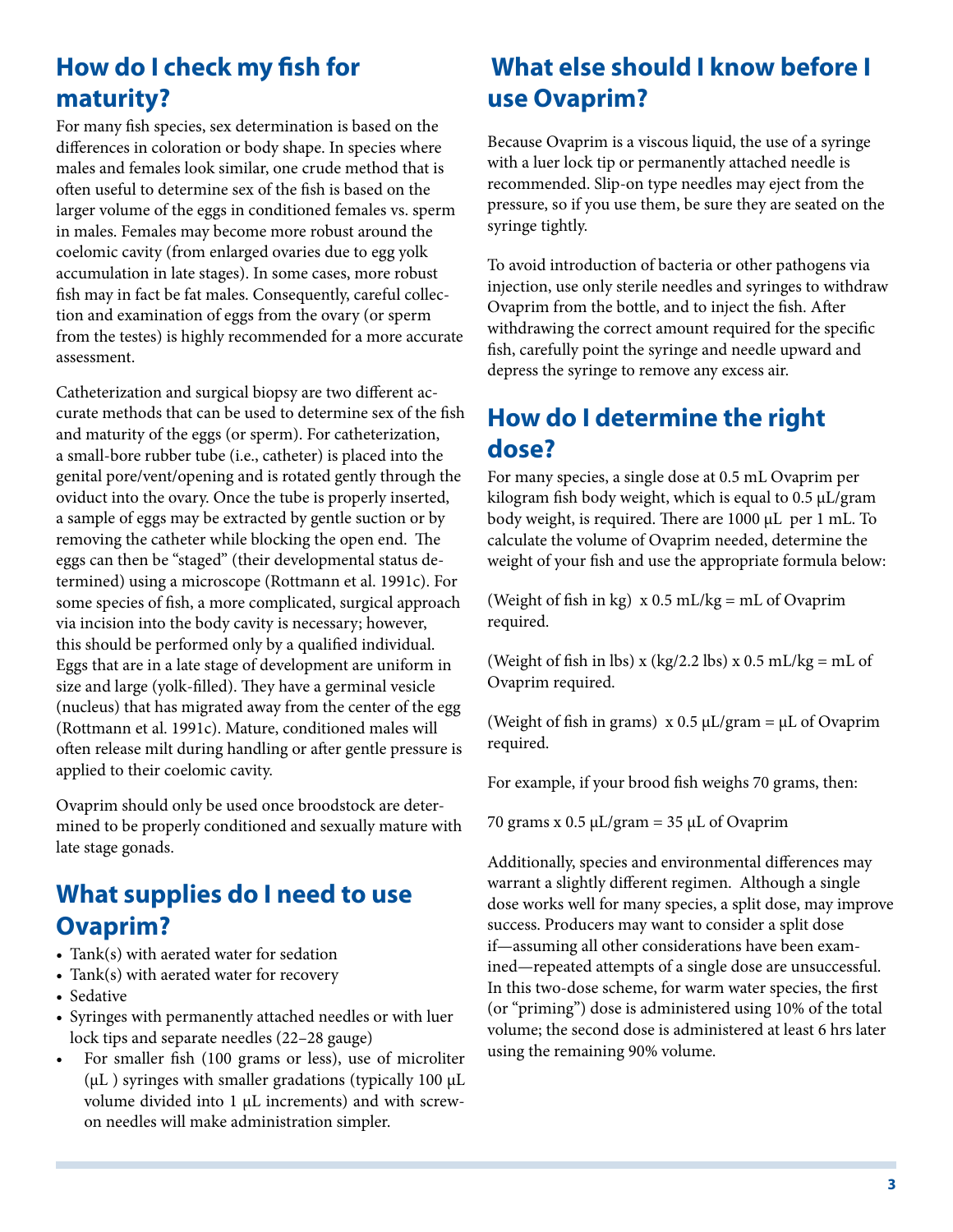### **Where do I inject the fish?**

First, immobilize the fish using the correct dose of an anesthetic (e.g., tricaine methanesulfonate ["MS-222"] or metomidate). Fish should be injected either in the muscle (IM) or in the body cavity (IP or ICe; i.e., in the "peritoneal cavity" or coelomic cavity) (see figures 2 and 3 ). If you are injecting into the muscle (IM), a good area in many species is the dorsal (top) area of the fish, immediately behind or near the dorsal fin. If you are following a two-injection protocol, site the two injections on opposite sides of the fish. If you are injecting the fish into the body cavity (IP or ICe), turn it so that its ventral surface (belly) is up and its posterior (back ) end is slightly elevated. Inject into the body cavity in an area that is forward of but slightly off center to the anus or vent, and be sure not to go too deep. If you make the injection too deep, you may accidentally inject into internal organs rather than into the body cavity itself. This positioning will help minimize the likelihood of injection into and damage to the liver, intestine, or other organs.



Figure 2. Intramuscular injection. Injection directly behind the dorsal fin, or behind, but to either side is another good option.



Figure 3. Intracoelomic (intraperitoneal) injection. The head of the fish should be lower than the tail during the injection process to help keep organs away from the injection site.

# **How will I know when the fish are ready to release their eggs or milt?**

The length of time after the Ovaprim injection when final maturation, ovulation, and spermiation will occur depends upon the species, the water temperature, and other factors. For some warm-water species, these events may occur as soon as 4 hours after the final injection, with others taking up to 12 hours. Consequently, fish should be inspected periodically after treatment. However, because time to ovulation or spermiation may vary, handling and disturbance should be minimized. Signs include a swelling or "softening" of the abdomen (coelom); presence of eggs in the water; easy expression of eggs or milt from broodstock with gentle pressure; or evidence of spawning behavior with mixed sex populations. In some groups, males may respond more rapidly than females.

# **Should I "strip" the fish or let them spawn naturally?**

The decision whether to express the gametes (eggs and sperm) manually from the fish (i.e., to "strip" the fish) or to allow the fish to spawn on their own will depend upon a number of factors, including the species biology, number of males and females, availability of facility space and equipment, and the production scheme.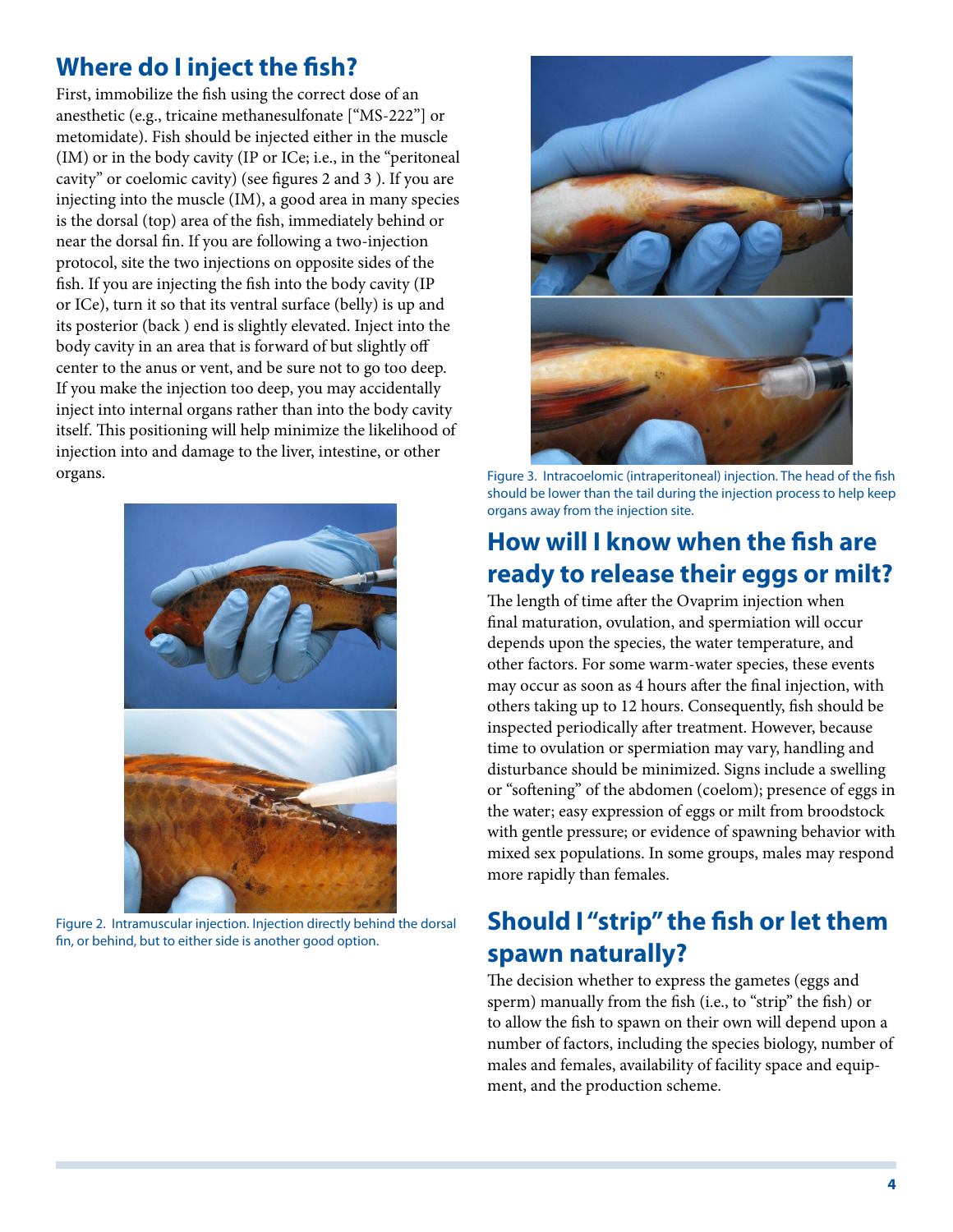For some species and for some production schemes, stripping all males and females is preferred to minimize space and equipment requirements and to maximize production efficiency and synchronization of spawning. Manually stripping fish will often increase fertilization rates, allow for more uniform dispersal of fertilized eggs among production units, and prevent the brood fish from eating the eggs.

However, in some situations, manual stripping is not necessary or desirable. For some species, manual stripping is contraindicated because of biological considerations, including susceptibility to injury from handling, size, need for direct parental involvement, or other factors. In these situations, if there is ample system space, equipment, including proper spawning substrate, time, and adequate sex ratios, or if spawning is not well understood for a given species, aquaculturists may choose to allow the fish to spawn naturally.

If you are not familiar with how to manually strip fish for spawning, see Rottmann et al. (1991f).

# **For what species has use of Ovaprim been successful?**

Ovaprim has been used successfully in many different families and species of ornamental fish, including members of the family Cyprinidae (koi, goldfish, barbs, freshwater sharks), Characidae (pacu), Cobitiidae (loaches), different species of catfish (Order Siluriformes), and Helostomatidae (kissing gourami), in addition to other fish families and species.

# **What are some cases in which the use of Ovaprim may not lead to the release of eggs or milt?**

If you take into account all the considerations described in the sections above and follow the instructions, the chances of successful release of eggs and milt are greatly enhanced. However, there are a number of factors that may a) prevent Ovaprim from working in a given situation; b) prevent successful stripping or spawning; or c) lead to complications (including disease or mortality) post-treatment. Some of these are listed below.

Fish-related considerations:

- Fish are not sexually mature and/or are not properly conditioned.
- • Fish have a subclinical disease (bacterial, parasitic, viral infection)
- Species may use a different form of GnRH
- Species may have a different initiating reproductive cascade and/or other inhibitors besides dopamine
- Females may have blockage in the oviduct, preventing expression of eggs
- Males testes may not have proper anatomy to permit manual stripping

Environment-related considerations:

- Incorrect water temperature
- Low dissolved oxygen
- High ammonia
- High nitrite
- Improper pH
- Improper conductivity or salinity
- Improper hardness or alkalinity
- Improper photoperiod

Procedure-related considerations:

- Incorrect dosage
- Fish handling is excessive or rough
- Injection made in the wrong site, or in a less than optimal site
- • Ovaprim has not been stored properly or is used after expiration date
- • Non-sterile needles or syringes have been used, leading to infection

# **How should I store Ovaprim?**

Store below 77°F (25°C) and protect from sunlight and sources of heat.

# **How do I dispose of any unused product?**

Contact your State Environmental Control Agency, or the Hazardous Waste Representative at the nearest EPA Regional Office for guidance pertaining to disposal of unused product.

# **Are there any human health or safety concerns with use of Ovaprim?**

As with all over-the-counter drugs, Ovaprim poses minimal risk and is safe and effective when used as directed on the label. Use in a well ventilated area. Wear gloves, goggles, and suitable protective clothing.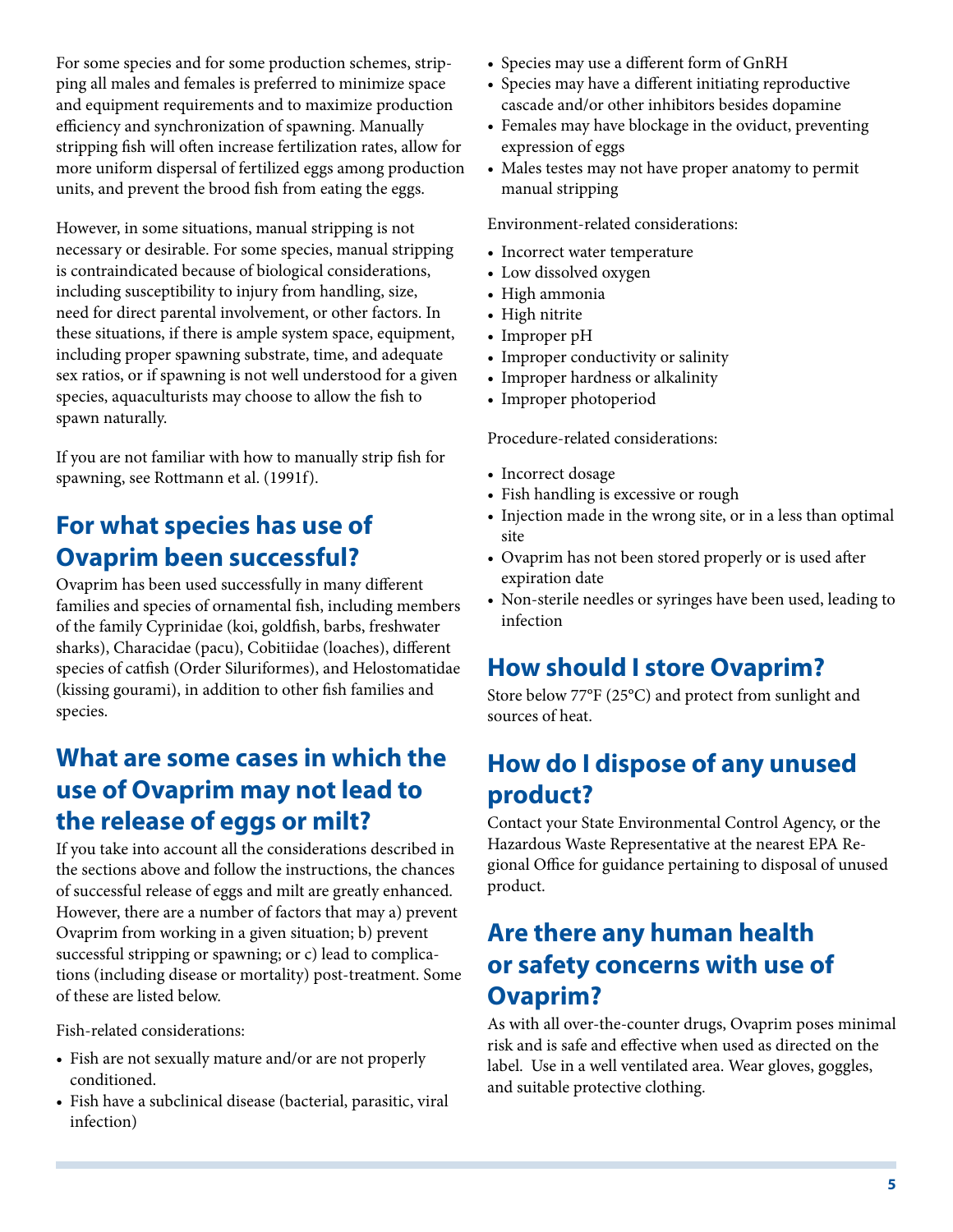Ovaprim is not intended for use in humans. Keep out of the reach of children. Avoid accidental contact (such as through inhalation, ingestion, or eye or skin contact) or self-injection. Seek medical advice immediately if you have concerns about inhalation, ingestion, eye or skin contact, or self-injection.

If you have any questions or problems concerning the use of Ovaprim, contact the manufacturer and/or a knowledgeable production specialist immediately.

#### **Summary**

For some species of ornamental fish, successful reproduction requires the use of hormone products. Ovaprim is one such drug and consists of a synthetic GnRH and domperidone in a liquid propylene glycol carrier. Ovaprim is the first new animal drug added to the FDA Index and can now be used as an over-the-counter injectible spawning aid in ornamental finfish.

Ovaprim acts by stimulating a hormone cascade that results, ultimately, in the release of eggs and sperm. Ovaprim will work successfully only in fish that are sexually mature, properly conditioned, and in the final stage of maturation.

Proper use of Ovaprim will help facilitate synchronized and more efficient spawning of ornamental species, including those for which the natural environmental cues needed for successful spawning have not been determined.

# **References and Further Reading**

Cheah, M.S.H., and C.L. Lee. 2000. Induced ovulation of the Australian eel-tailed catfish *Neosiluris ater* (Perugia) with Ovaprim. Asian Fisheries Science 13:87–96.

Evans, D.H., and J.B. Claiborne. 2006. The physiology of fishes. Third edition. Taylor and Francis, CRC Press, 601 pp.

FDA-CVM MUMS Drug Indexing (accessed October 13, 2009) [http://www.fda.gov/AnimalVeterinary/Developmen](http://www.fda.gov/AnimalVeterinary/DevelopmentApprovalProcess/MinorUseMinorSpecies/ucm070206.htm)[tApprovalProcess/MinorUseMinorSpecies/ucm070206.htm](http://www.fda.gov/AnimalVeterinary/DevelopmentApprovalProcess/MinorUseMinorSpecies/ucm070206.htm)

FDA-CVM MUMS Index List (accessed October 13, 2009) [http://www.fda.gov/AnimalVeterinary/DevelopmentAp]( http://www.fda.gov/AnimalVeterinary/DevelopmentApprovalProcess/MinorUseMinorSpecies/ucm125452.htm)[provalProcess/MinorUseMinorSpecies/ucm125452.htm]( http://www.fda.gov/AnimalVeterinary/DevelopmentApprovalProcess/MinorUseMinorSpecies/ucm125452.htm)

Haniffa, M.A., P.S. Allen Benziger, A.J. Arockiaraj, M. Nagarajan, and P. Siby. 2007. Breeding behaviour and embryonic development of koi carp *(Cyprinus carpio).*  Taiwania 52(1):93–99.

Hill, J.E., J.D. Baldwin, J.S. Graves, R. Leonard, J.F.F. Powell, and C.A. Watson. 2005. Preliminary observations of topical gill application of reproductive hormones for induced spawning of a tropical ornamental fish. North American Journal of Aquaculture 67:7–9.

Hill, J.E., K.H. Kilgore, D.B. Pouder, J.F.F. Powell, C.A. Watson, and R.P.E. Yanong. 2009. Survey of Ovaprim™ use as a spawning aid in ornamental fishes in the United States as administered through the University of Florida Tropical Aquaculture Laboratory (2005–2007). North American Journal of Aquaculture 71(3): 206–209.

Ovaprim Freedom of Information Summary (accessed November 12 2009) [http://www.fda.gov/AnimalVeterinary/]( http://www.fda.gov/AnimalVeterinary/DevelopmentApprovalProcess/MinorUseMinorSpecies/ucm125475.htm) [DevelopmentApprovalProcess/MinorUseMinorSpecies/]( http://www.fda.gov/AnimalVeterinary/DevelopmentApprovalProcess/MinorUseMinorSpecies/ucm125475.htm) [ucm125475.htm]( http://www.fda.gov/AnimalVeterinary/DevelopmentApprovalProcess/MinorUseMinorSpecies/ucm125475.htm)

Ovaprim Label (accessed November 12, 2009) [http://www.]( http://www.fda.gov/AnimalVeterinary/DevelopmentApprovalProcess/MinorUseMinorSpecies/ucm125478.htm) [fda.gov/AnimalVeterinary/DevelopmentApprovalProcess/]( http://www.fda.gov/AnimalVeterinary/DevelopmentApprovalProcess/MinorUseMinorSpecies/ucm125478.htm) [MinorUseMinorSpecies/ucm125478.htm]( http://www.fda.gov/AnimalVeterinary/DevelopmentApprovalProcess/MinorUseMinorSpecies/ucm125478.htm)

Powell, J.F.F., S.L. Krueckl, P.M. Collins, and N.M. Sherwood. 1996. Molecular forms of GnRH in three model fishes: rockfish, medaka and zebrafish. Journal of Endocrinology 150:17–23.

Powell, J.F.F., J. Brackett, and J.A. Battaglia. 1998. Induced and synchronized spawning of captive broodstock using Ovaplant and Ovaprim. Bulletin of the Aquaculture Association of Canada 3:14–18.

Rottmann, R.W., Shireman, J.V., and F.A. Chapman. 1991a. SRAC 0421 Introduction to Hormone-Induced Spawning of Fish. Southern Regional Aquaculture Center. USDA

Rottmann, R.W., J.V. Shireman, and F.A. Chapman. 1991b. SRAC 0422 Capturing, Handling, Transporting, Injecting and Holding Brood Fish. Southern Regional Aquaculture Center. USDA.

Rottmann, R.W., Shireman, J.V., and F.A. Chapman. 1991c. SRAC 0423 Determining Sexual Maturity of Broodstock for Induced Spawning of Fish. Southern Regional Aquaculture Center. USDA.

Rottmann, R.W., J.V. Shireman, and F.A. Chapman. 1991d. SRAC 0424 Hormonal Control of Reproduction in Fish for Induced Spawning. Southern Regional Aquaculture Center. USDA.